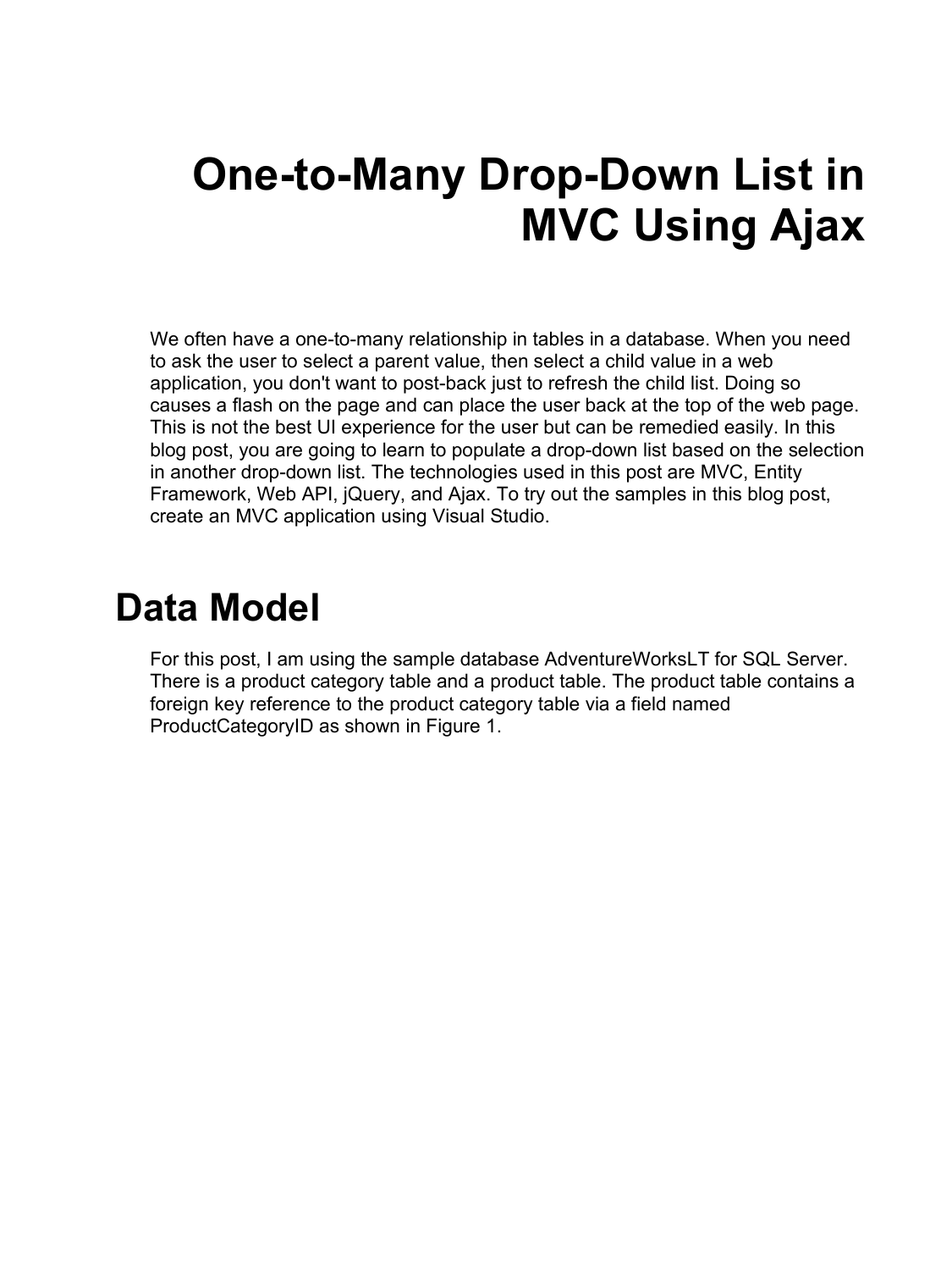

Figure 1: Relationships in the AdventureWorksLT database

#### **Entity Classes**

To access the two tables in the database, use the Entity Framework. Create two entity classes with the appropriate data annotations to connect to the two different tables. The first entity class, ProductCategory, maps to the ProductCategory table. The class definition is shown in the listing below.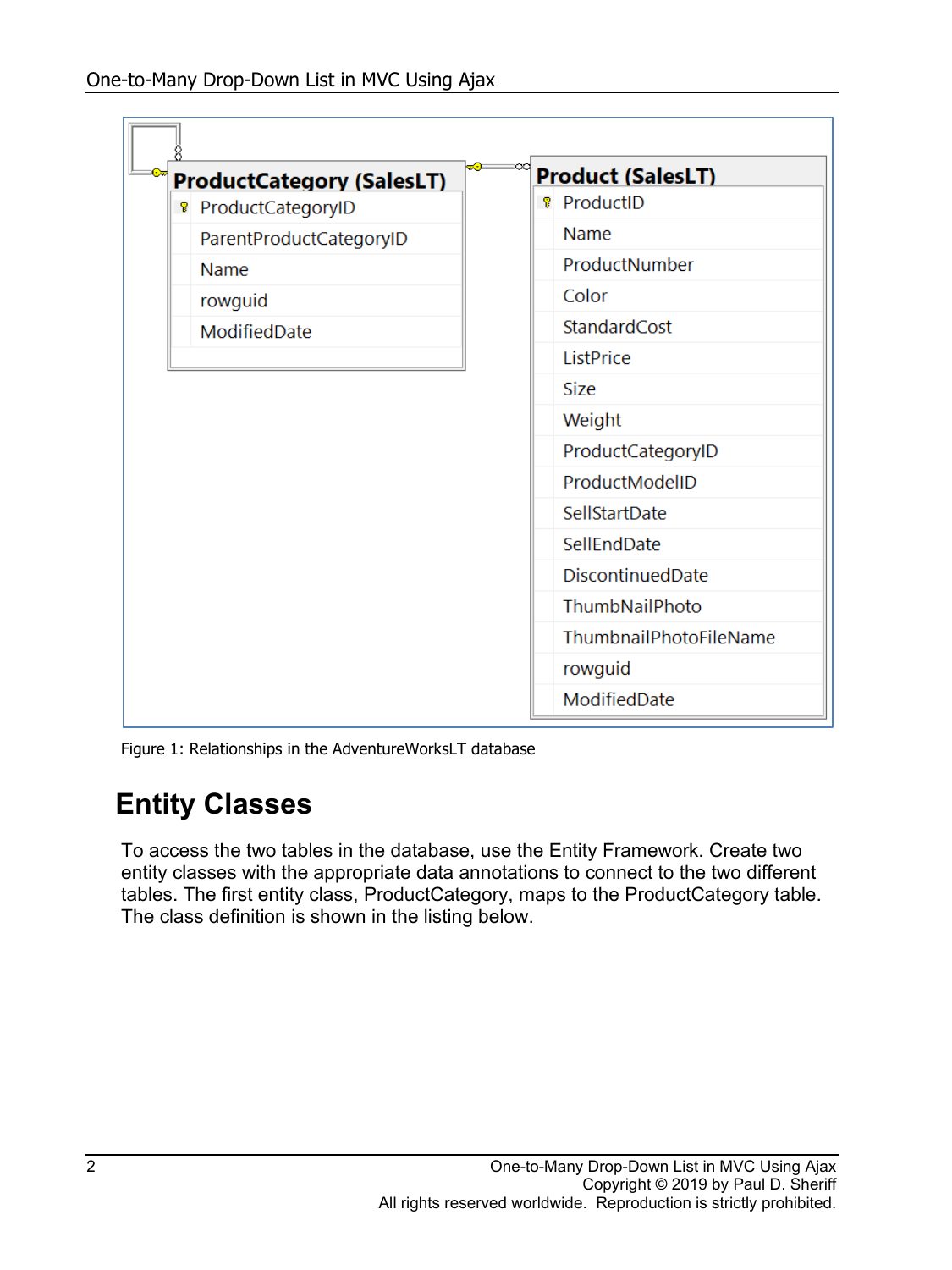```
[Table("ProductCategory", Schema = "SalesLT")]
public partial class ProductCategory
{
   [Required]
   [Key]
  public int ProductCategoryID { get; set; }
 public int? ParentProductCategoryID { get; set; }
   [Required(ErrorMessage = "Name must be filled in.")]
 public string Name { get; set; }
   public Guid? rowguid { get; set; }
 public DateTime? ModifiedDate { get; set; }
}
```
The second class, Product, maps properties to each field in the Product table.

```
[Table("Product", Schema = "SalesLT")]
public partial class Product
{ 
   [Required]
  [Key]
 public int? ProductID { get; set; }
   [Required(ErrorMessage = "Name must be filled in.")]
 public string Name { get; set; }
   [Required(ErrorMessage = "Product Number must be filled in.")]
   public string ProductNumber { get; set; }
   public string Color { get; set; }
  public decimal? StandardCost { get; set; }
 public decimal? ListPrice { get; set; }
  public string Size { get; set; }
 public decimal? Weight { get; set; }
   public int? ProductCategoryID { get; set; }
 public int? ProductModelID { get; set; }
 public DateTime? SellStartDate { get; set; }
 public DateTime? SellEndDate { get; set; }
  public DateTime? DiscontinuedDate { get; set; }
 public byte[] ThumbNailPhoto { get; set; }
 public string ThumbnailPhotoFileName { get; set; }
  public Guid? rowguid { get; set; }
 public DateTime? ModifiedDate { get; set; }
}
```
#### **EF DbContext Class**

A class is needed to connect to the database and provide the data connection. The class AdventureWorksLTDbContext inherits from DbContext. The DbContext class is an Entity Framework class that knows how to read and write to database tables via entity classes defined with the appropriate data annotations as shown previously.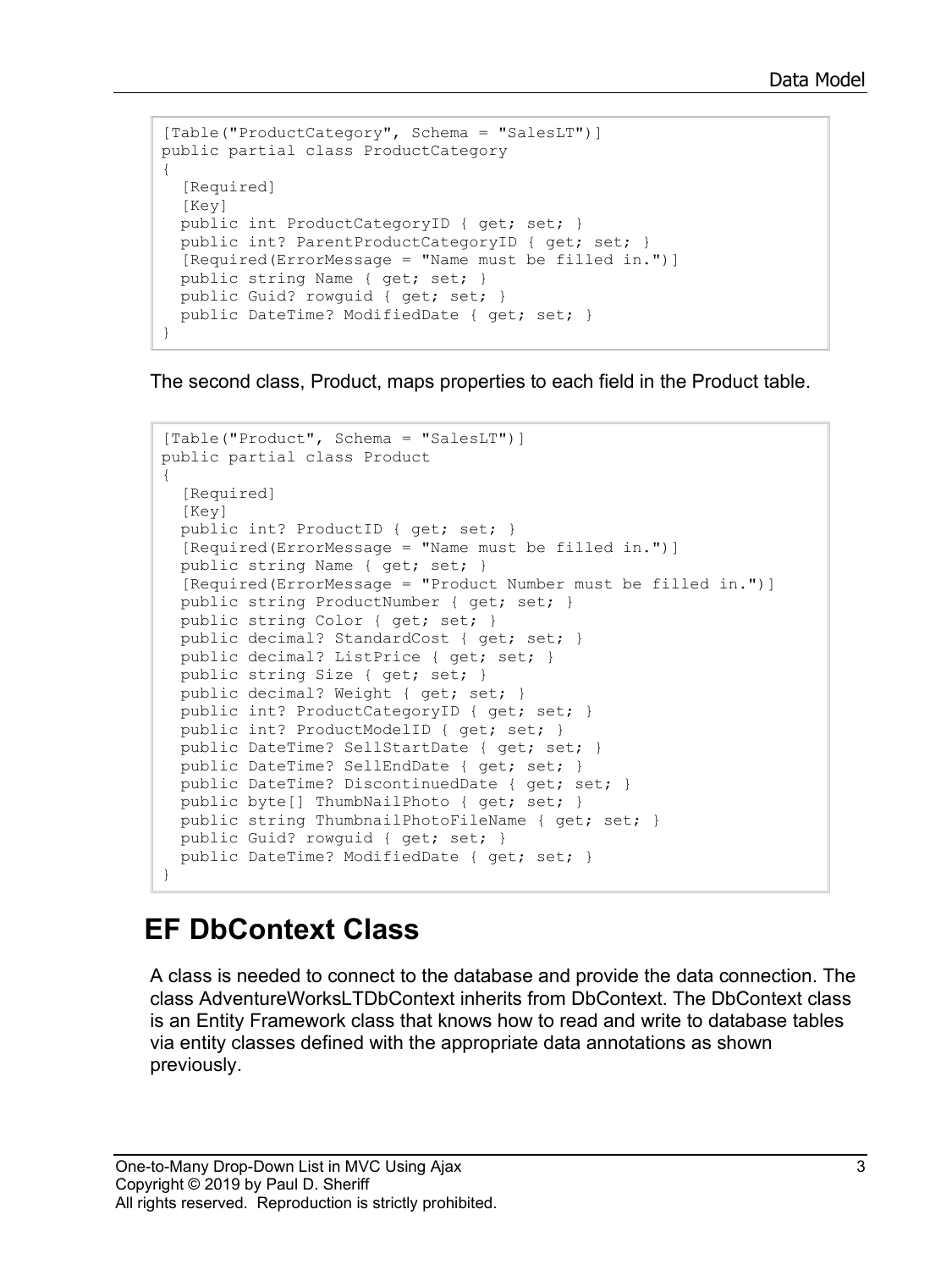```
public partial class AdventureWorksLTDbContext : DbContext
{
   public AdventureWorksLTDbContext() : base("name=AdventureWorksLT")
   {
   }
   public virtual DbSet<Product> Products { get; set; }
  public virtual DbSet<ProductCategory> ProductCategories
    { get; set; }
}
```
### **Product ViewModel**

I like using a Model-View-View-Model (MVVM) approach when coding MVC applications. A ViewModel class allows me to set up all the properties needed to display on my web page. Create a class named ProductViewModel and add two properties and two methods to this class. One property holds a list of ProductCategory objects retrieved from the ProductCategory table using the LoadCategories() method. The second property, Products, holds a list of Product objects retrieved from the Product table using the LoadProductsByCategory() method.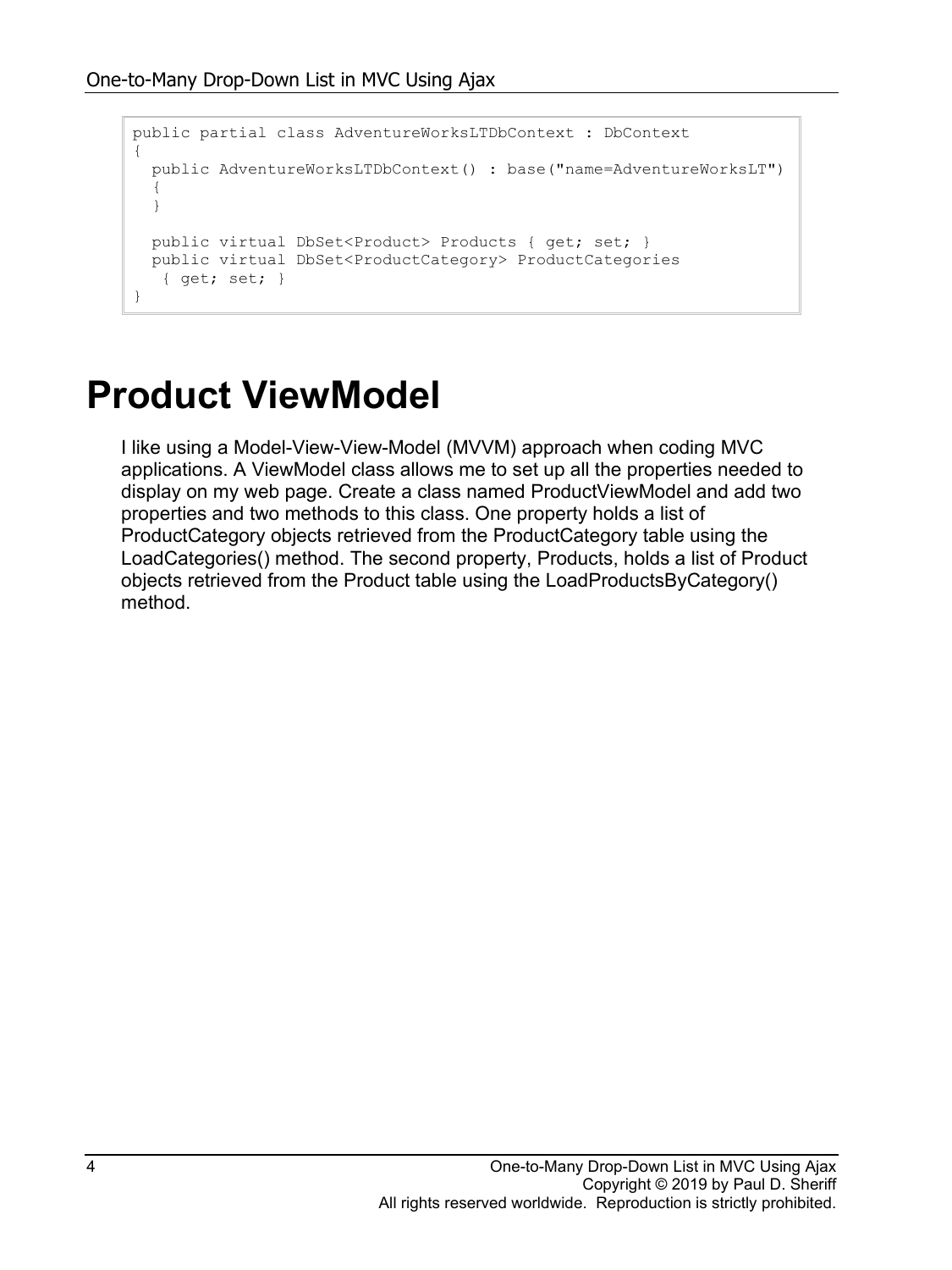```
public class ProductViewModel
{
  public List<ProductCategory> ProductCategories { get; set; }
  public List<Product> Products { get; set; }
  public virtual List<ProductCategory> LoadCategories()
   {
     ProductCategories = new List<ProductCategory>();
    using (AdventureWorksLTDbContext db =
              new AdventureWorksLTDbContext())
     {
       ProductCategories = 
         db.ProductCategories.OrderBy(p => p.Name).ToList();
     }
     return ProductCategories;
   }
   public virtual List<Product> 
     LoadProductsByCategory(int productCategoryId)
\{Products = new List<Product>();
     using (AdventureWorksLTDbContext db = 
              new AdventureWorksLTDbContext())
     {
       Products = db.Products
        .Where(p \Rightarrow p.ProductCategoryID == productCategoryId)
        .OrderBy(p \implies p.Name).ToList();
     }
     return Products;
   }
}
```
## **Sample MVC Page**

Create a new MVC page and add the following code. I am assuming you are using Bootstrap 3.x as your CSS framework. You are going to create two drop-down lists using the @HTML helper. The first drop-down list is loaded from the ProductCategories property. Add an onchange event to call a JavaScript function named getProducts(). The second drop-down list is going to be filled using the getProducts() function, so all you need is a simple <select> element with the *id* attribute set to "products".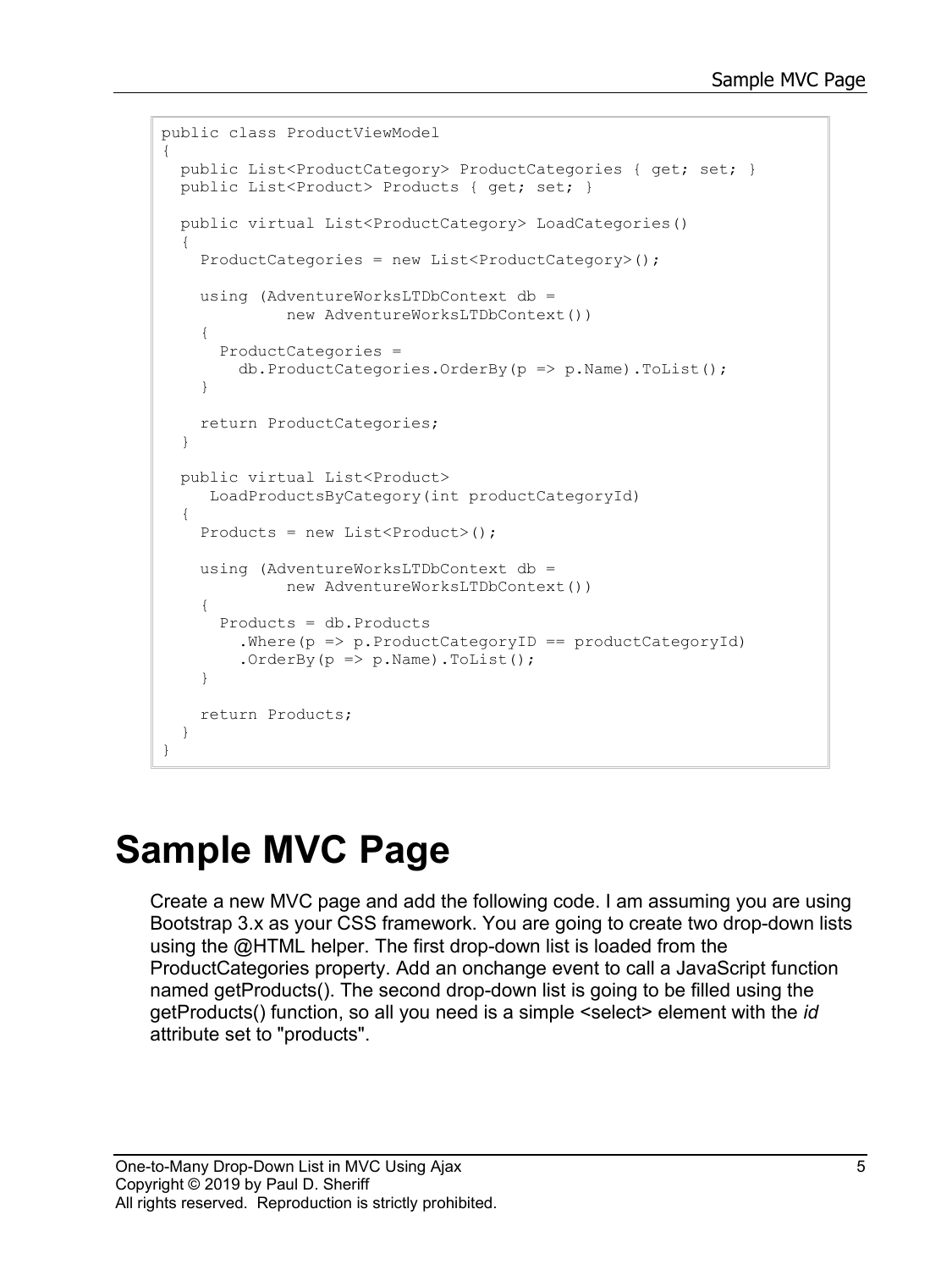```
@model DropDownAjaxSample.ProductViewModel
<div class="form-group">
   <label for="productCategories">Product Categories</label>
   @Html.DropDownList("productCategories",
    new SelectList(Model.ProductCategories, 
                     "ProductCategoryId", "Name"), 
   new { @class = "form-control", onchange = "getProducts();" })
\langle div\rangle<div class="form-group">
   <label for="products">Products In Category</label>
   <select class="form-control" id="products"></select>
\langle div>
```
#### **Ajax Code**

At the bottom of your MVC page, add a <script> tag and place the getProducts() function within the tag. This function retrieves the value selected from the first dropdown list and puts it into a variable named *catId*. An Ajax call is now created and the catId value is posted to a controller named Samples and a method named GetProductsByCategory.

When the Ajax call is completed successfully, clear the <select> element with the *id* of "products" by calling \$("#products").empty(). Iterate over each element returned from the Ajax call and build an <option> element with the ProductCategoryID property value and the Name property value. Append each new option to the <select> element.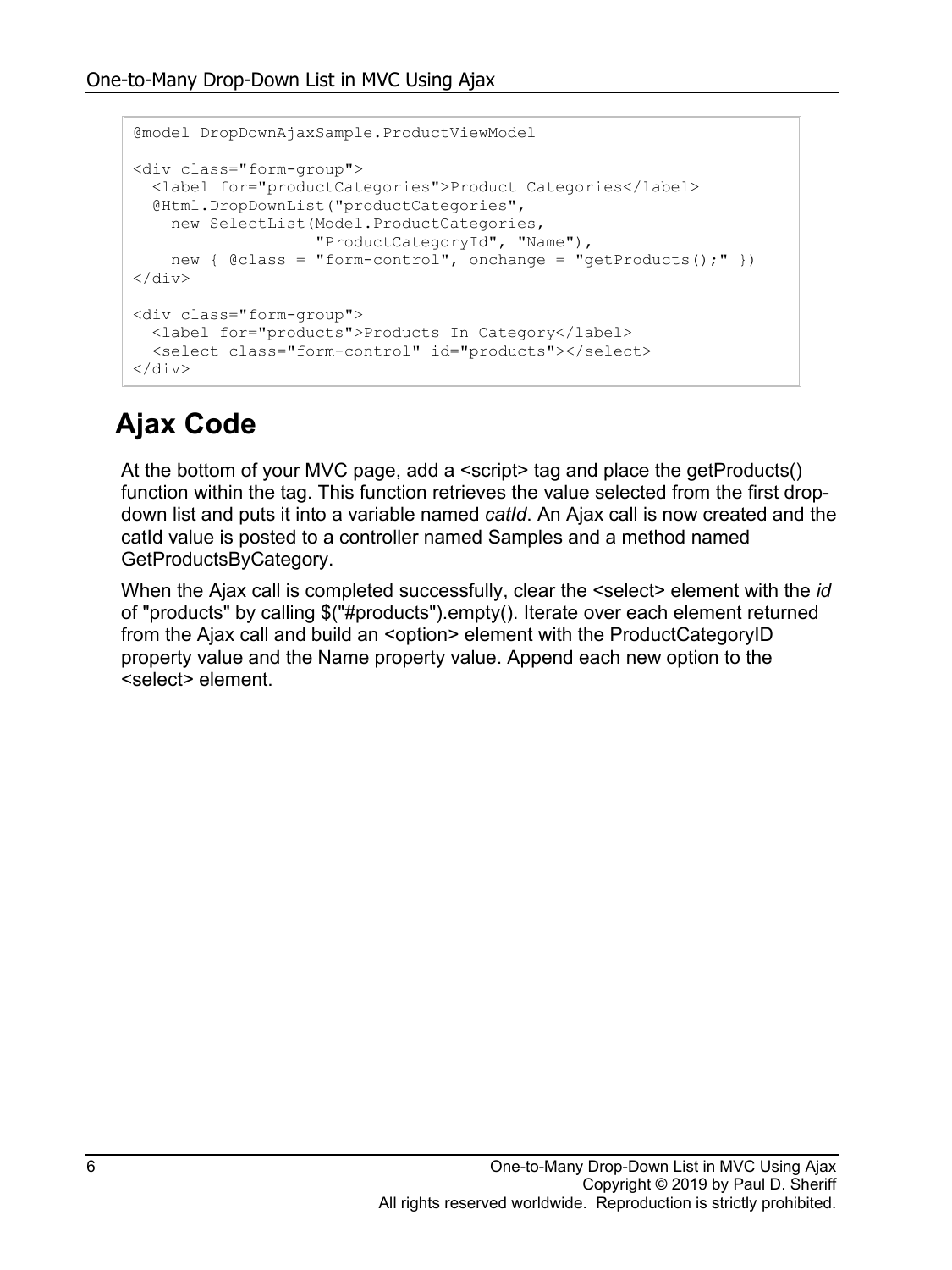```
<script>
  function getProducts() {
     // Get Product Category ID
     var catId = $("#productCategories").val();
     // Make ajax call to get products by category
     $.ajax({
       url: "/Samples/GetProductsByCategory",
       type: 'POST',
      data: JSON.stringify({ id: catId }),
       contentType: 'application/json'
     }).done(function (response) {
       // Clear any old products
       $("#products").empty();
       if (response.length) {
         // Add new products
         $.each(response, function () {
           $('<option/>', {
             'value': this.ProductCategoryID,
             'text': this.Name
           }).appendTo('#products');
         });
       }
     }).fail(function (error) {
       console.log(error);
     });
   }
</script>
```
## **The Controller**

Create a controller class to load the data into the ProductCategories property and to pass the ViewModel to the CSHTML page. In this controller, also add a POST method that is called from the Ajax code you wrote earlier.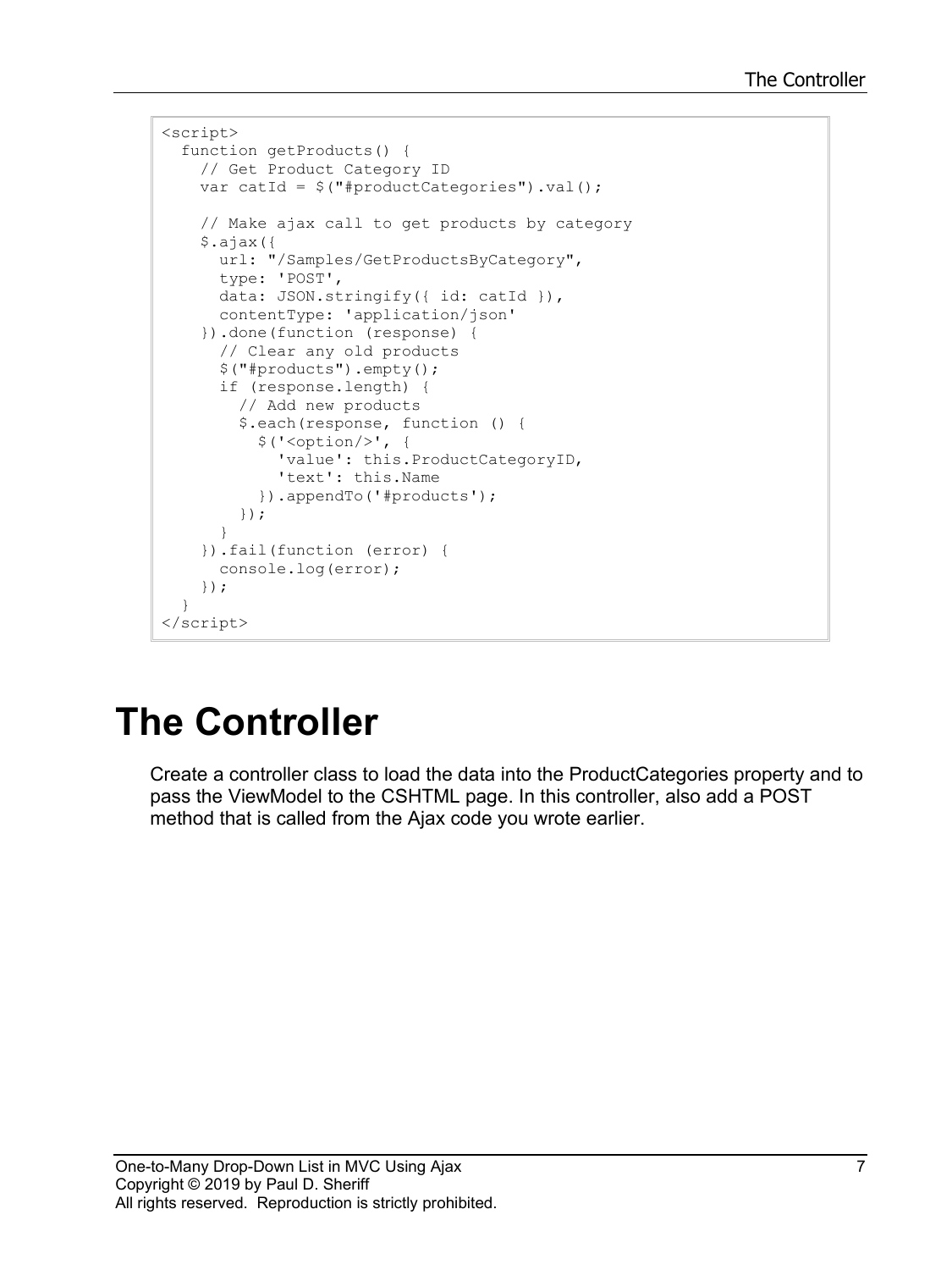```
public class SamplesController : Controller
{
   public ActionResult Sample01()
\{ ProductCategoryViewModel vm = new ProductCategoryViewModel();
     vm.LoadCategories();
     // Add custom category to tell user to select one
     vm.ProductCategories.Insert(0,
       new ProductCategory { 
       ProductCategoryID = -1,
        Name = "<-- Select a Category -->" 
       });
     return View(vm);
   }
   [HttpPost]
  public JsonResult GetProductsByCategory(string id)
\{ ProductViewModel vm = new ProductViewModel();
    List<Product> ret = new List<Product>();
     ret = vm.LoadProductsByCategory(Convert.ToInt32(id));
    if (\text{ret.Count} == 0) {
       ret.Add(new Product 
        { ProductID = -1, Name = "No Products for Category" });
     }
     return Json(ret);
   }
}
```
The GetProductsByCategory() method returns a JsonResult object. After calling the LoadProductsByCategory() method on the ViewModel class and getting the list of products for the category selected, use the Json() method to convert the generic list of Product objects to a JsonResult object. This value is passed back to the Ajax call and allows your jQuery code to iterate over the values returned and build the list of options for the drop-down list.

### **Summary**

In this blog post, you built two drop-down lists. One is loaded using an MVC controller, and the other is built using jQuery and a call to a Web API method. Using Ajax calls makes your application more responsive and eliminates a post back of the whole web page just to load a single drop-down list. You can build as many Web API methods to load data as you have drop-downs on your web page.